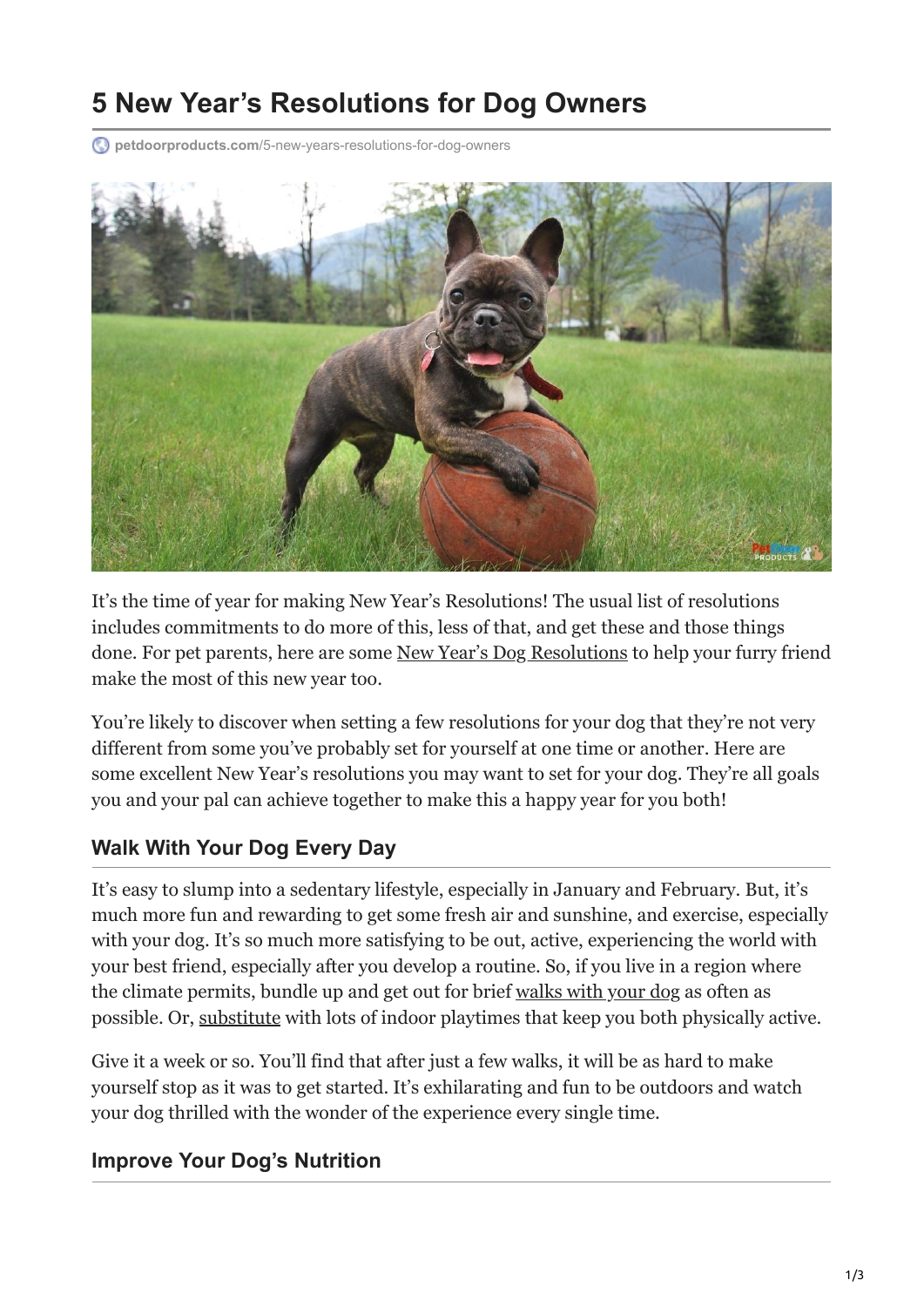Update your knowledge of nutritional recommendations for dogs and the best brands to give your pet a well-balanced diet. Learn the healthiest treats too. Work some real meat into the rotation. When you cook real meat for your own meals, buy and cook a little extra to substitute the canned dog food for fresh-cooked chicken, turkey, hamburger, or pork once or twice per week.

Of course, you'll want to make sure that your dog's foods, including treats, are delicious, so any option you introduce will have to pass the test of your dog's preferences. Ask your veterinarian to recommend some healthy options too.

### **Maintain Your Dog's Dental Health**

Routinely give your dog enzymatic chew treats to help keep your pet's teeth cleaner between dental care sessions at your veterinary office. Schedule an oral health assessment with your veterinarian to determine the condition of your pet's teeth and gums. Ask your vet for advice on caring for your dog's dental health, to prevent tooth decay and gum disease.

### **Have New Adventures With Your Dog**

It's rewarding to have a different experience, see a new sight, find out what's around that next corner, or over that next hill. Dogs love all those things too. It doesn't have to be about traveling long-distance. If you want to venture out, maybe find a new park or a nearby waterfront at a river, creek, or lake, and spend some quality time hanging out with your dog.

Times enjoyed doing [fun activities with your dog](https://petdoorproducts.com/6-fun-fitness-activities-to-help-keep-your-dog-healthy/) are moments to treasure. Or put one of those small plastic toddler's wading pools in your backyard. Or invest in a Frisbee, or a new ball, or a bottle of bubbles! That's a lot of excitement for a couple of dollars and some extra time outdoors.

## **Teach Your Dog Something New**

It's always fun to learn something new, master a new skill. It's the same for dogs. It builds confidence in people and dogs to learn new things. Maybe start with teaching your dog a new trick. You can both take pride in accomplishing that together.

Teaching your dog something new is a fun little journey of a very special kind. Why not [start with one of the basics, like sit, or stay. Remember to use the positive reinforcement](https://petdoorproducts.com/using-positive-reinforcement-to-train-your-dog/) method for your training, rewarding each instance of success, and near success, with praise and a treat, a toy, or a few minutes of playtime.

# **Spending Quality Time with Your Dog**

Notice that three of the five resolutions suggested above involve routinely spending time in quality interaction with your dog. Above all, in the new year and beyond, prioritize making more time for just bonding with your pet.